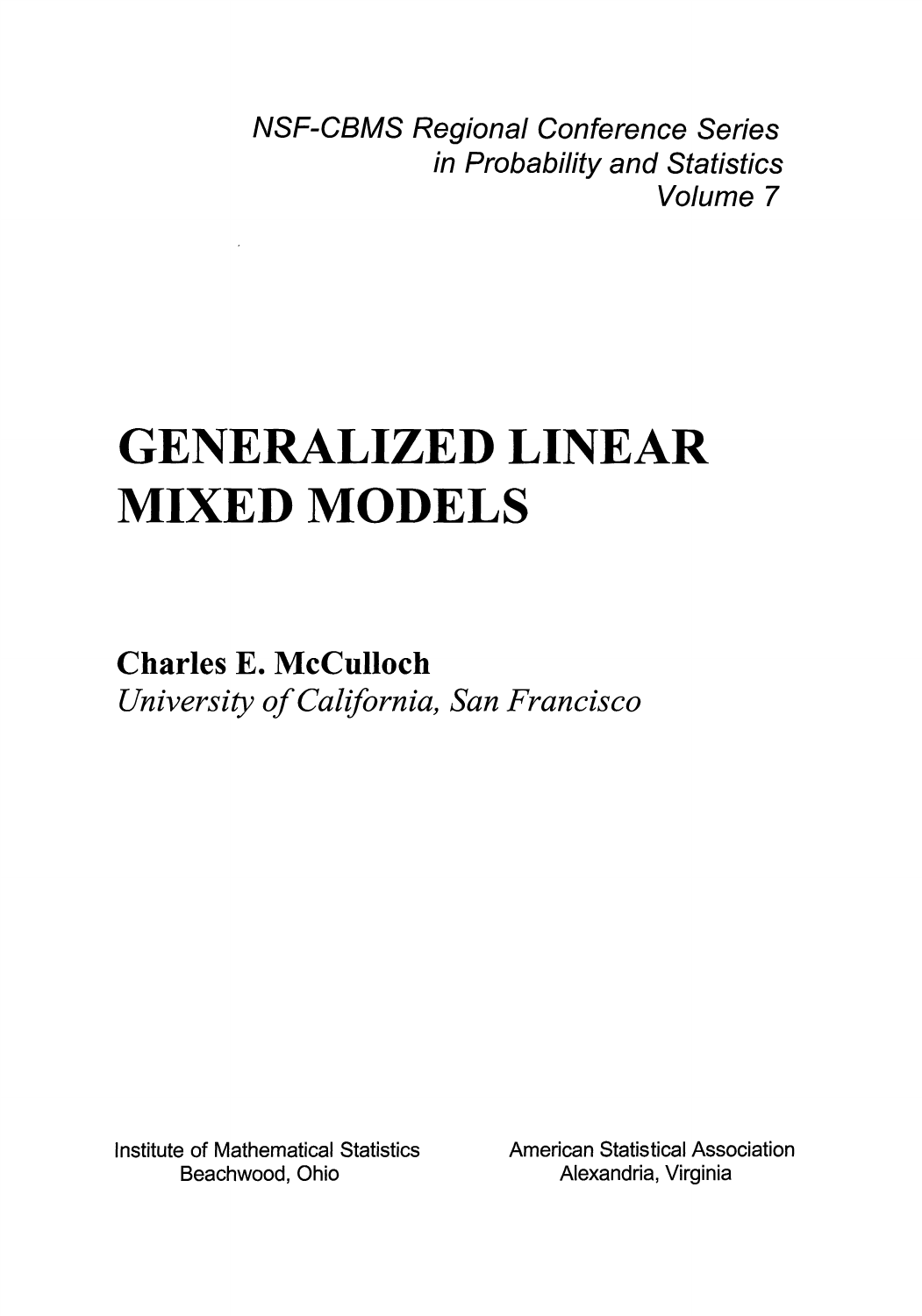Conference Board of the Mathematical Sciences

*Regional Conference Series in Probability and Statistics* 

Supported by the National Science Foundation

The production of the *NSF-CBMS Regional Conference Series in Probability and Statistics* is managed by the Institute of Mathematical Statistics: Patrick Kelly, IMS Production Editor; Julia Norton, IMS Treasurer; and Elyse Gustafson, IMS Executive Director.

Library of Congress Control Number: 2002116025

International Standard Book Number 0-940600-54-4

Copyright © 2003 Institute of Mathematical Statistics

All rights reserved

Printed in the United States of America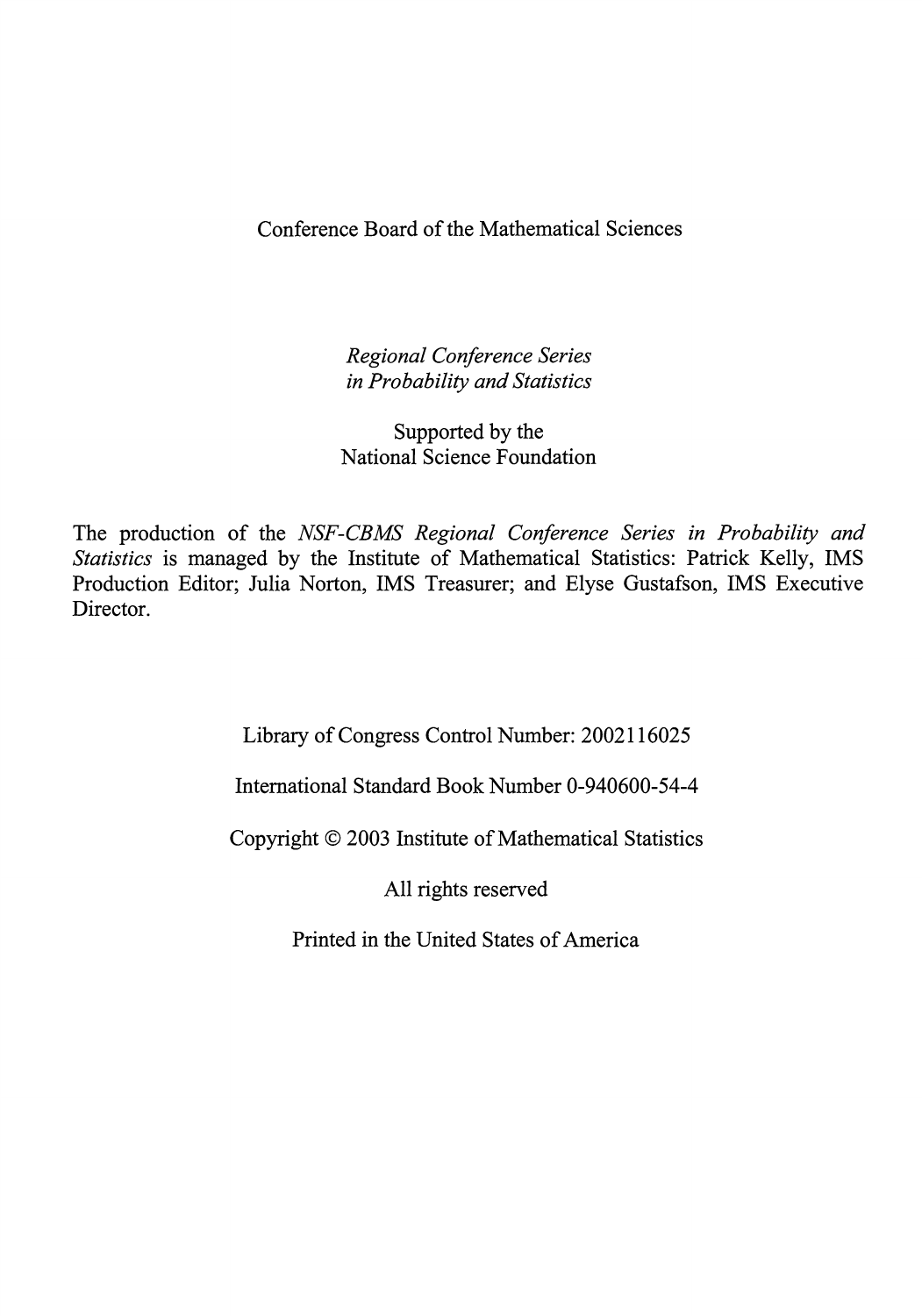## **Contents**

| Preface          |     |                                                                                       |                |  |
|------------------|-----|---------------------------------------------------------------------------------------|----------------|--|
| 1                |     | Introduction                                                                          | 1              |  |
|                  | 1.1 | Example: Chestnut leaf blight                                                         | $\mathbf{1}$   |  |
|                  |     | a.                                                                                    | $\overline{2}$ |  |
|                  |     | Basic elements of the model<br>i.                                                     | $\overline{2}$ |  |
|                  |     | ij.<br>Using the model $\dots \dots \dots \dots \dots \dots \dots$                    | $\overline{3}$ |  |
|                  |     | b.                                                                                    | 3              |  |
|                  |     | Correlations in the chestnut blight example $\ldots \ldots \ldots$<br>$\mathbf{c}$ .  | $\overline{4}$ |  |
|                  | 1.2 | Consequences of introducing random factors                                            | 4              |  |
|                  |     | On the mean $\dots \dots \dots \dots \dots \dots \dots \dots \dots$<br>a.             | 4              |  |
|                  |     | On the variance-covariance structure $\ldots$ , , ,<br>b.                             | $\overline{5}$ |  |
|                  |     | $\mathbf{c}$ .                                                                        | 6              |  |
|                  | 1.3 |                                                                                       | $\overline{7}$ |  |
|                  | 1.4 |                                                                                       | 8              |  |
| $\boldsymbol{2}$ |     | Linear Mixed Models (LMMs)                                                            | 9              |  |
|                  | 2.1 |                                                                                       | 9              |  |
|                  | 2.2 | Example: Propranolol and hypertension $\ldots \ldots \ldots \ldots \ldots$            | 9              |  |
|                  | 2.3 |                                                                                       | 10             |  |
|                  | 2.4 | Estimation and prediction $\ldots \ldots \ldots \ldots \ldots \ldots \ldots \ldots$   | 11             |  |
|                  |     | a.                                                                                    | 12             |  |
|                  |     | h.                                                                                    | 12             |  |
|                  |     | Estimation and prediction $\ldots \ldots \ldots \ldots \ldots \ldots \ldots$<br>c.    | 13             |  |
|                  |     | d.<br>Best prediction of the random effects                                           | 13             |  |
|                  |     | Prediction with a balanced data set $\dots \dots \dots$<br>i.                         | 14             |  |
|                  | 2.5 | The mixed model equations $\ldots \ldots \ldots \ldots \ldots \ldots \ldots$          | 16             |  |
|                  | 2.6 | Testing fixed effects $\ldots \ldots \ldots \ldots \ldots \ldots \ldots \ldots$       | 17             |  |
|                  | 2.7 |                                                                                       | 17             |  |
|                  |     | Numerical illustration for the Propranolol data<br>a.                                 | 18             |  |
|                  | 2.8 |                                                                                       | 18             |  |
|                  |     | Example: milk, cows and diets $\dots \dots \dots \dots \dots \dots$<br>$\mathbf{a}$ . | 18             |  |
|                  |     | b.                                                                                    | 19             |  |
|                  | 2.9 |                                                                                       | 20             |  |
| 3                |     | Generalized linear models (GLMs)                                                      | 21             |  |

#### 3 Generalized linear models (GLMs)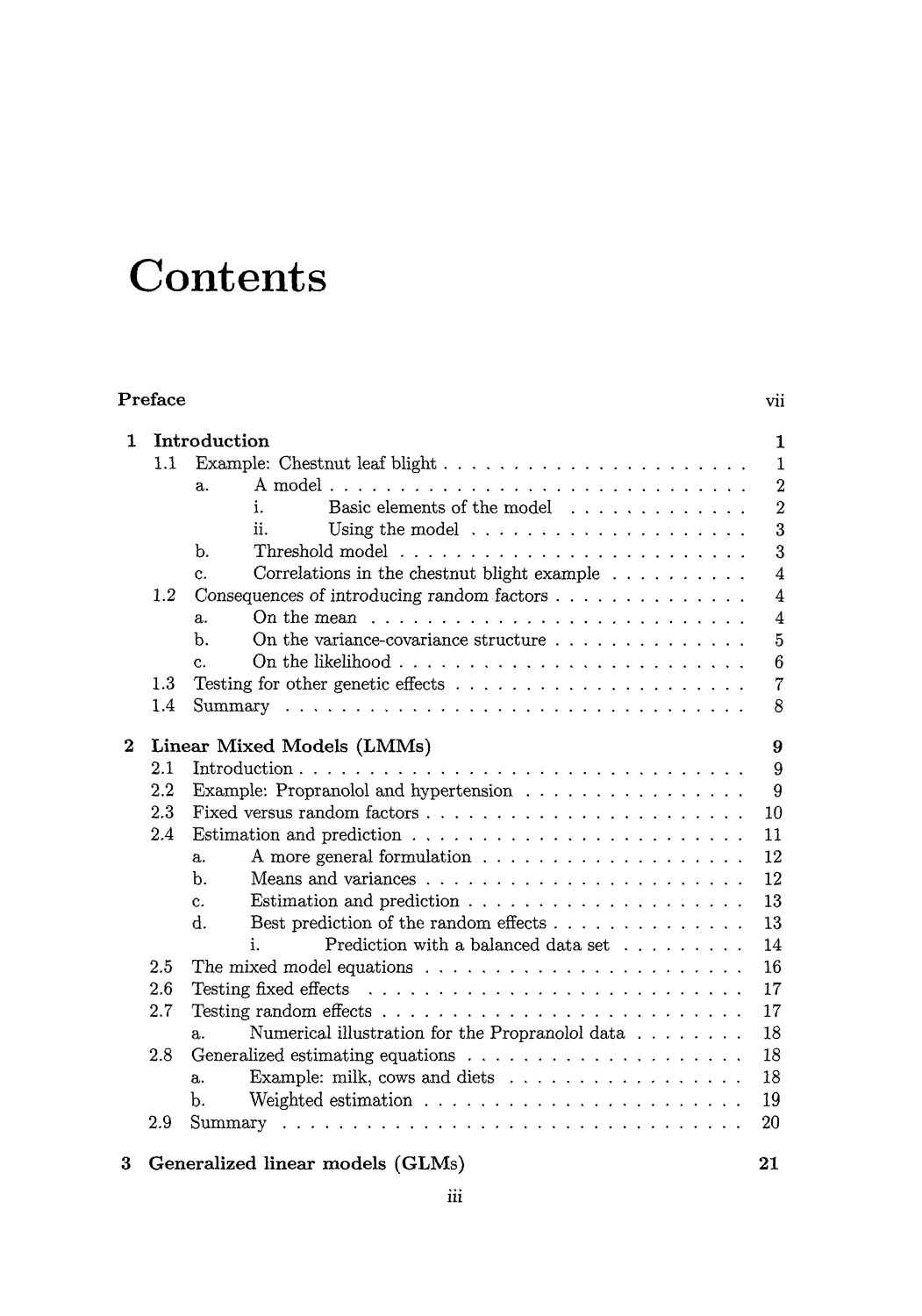|   | 3.1 |                                                                                                | 21 |
|---|-----|------------------------------------------------------------------------------------------------|----|
|   | 3.2 |                                                                                                | 23 |
|   | 3.3 |                                                                                                | 24 |
|   | 3.4 |                                                                                                | 25 |
|   |     |                                                                                                |    |
| 4 |     | <b>GLMMs</b><br>28                                                                             |    |
|   | 4.1 |                                                                                                | 28 |
|   | 4.2 |                                                                                                | 29 |
|   | 4.3 | 29                                                                                             |    |
|   |     | 30<br>a.                                                                                       |    |
|   |     | 30<br>b.                                                                                       |    |
|   |     | 30<br>$\mathbf{c}$ .                                                                           |    |
|   |     | d.<br>31                                                                                       |    |
|   | 4.4 | 31                                                                                             |    |
|   | 4.5 | 31                                                                                             |    |
|   | 4.6 | 32                                                                                             |    |
|   | 4.7 | 33                                                                                             |    |
|   |     |                                                                                                |    |
| 5 |     | Modeling and inference using GLMMs<br>34                                                       |    |
|   | 5.1 | 34                                                                                             |    |
|   | 5.2 | 34                                                                                             |    |
|   | 5.3 | 35                                                                                             |    |
|   | 5.4 | 36                                                                                             |    |
|   | 5.5 | 36                                                                                             |    |
|   | 5.6 | 37                                                                                             |    |
|   | 5.7 | 38                                                                                             |    |
|   |     |                                                                                                |    |
| 6 |     | Early research<br>40                                                                           |    |
|   | 6.1 | 40                                                                                             |    |
|   | 6.2 | 40                                                                                             |    |
|   | 6.3 | 41                                                                                             |    |
|   | 6.4 | 42                                                                                             |    |
|   |     | 42<br>a.                                                                                       |    |
|   | 6.5 | 42                                                                                             |    |
|   |     | Matched pairs: maximum likelihood<br>43<br>a.                                                  |    |
|   |     | b.<br>Matched pairs: conditional likelihood<br>44                                              |    |
|   |     | 45<br>c.                                                                                       |    |
|   | 6.6 | Summary<br>46                                                                                  |    |
|   | 6.7 | 47                                                                                             |    |
|   |     |                                                                                                |    |
| 7 |     | Maximum likelihood for GLMMs<br>48                                                             |    |
|   | 7.1 | 48                                                                                             |    |
|   | 7.2 | A simple example $\ldots \ldots \ldots \ldots \ldots \ldots \ldots \ldots \ldots \ldots$<br>48 |    |
|   |     | Numerical evaluation of the likelihood<br>a.<br>49                                             |    |
|   | 7.3 | 50                                                                                             |    |
|   |     | Model and notation<br>a.<br>50                                                                 |    |
|   |     | b.<br>51                                                                                       |    |
|   |     | Monte Carlo Newton–Raphson<br>c.<br>52                                                         |    |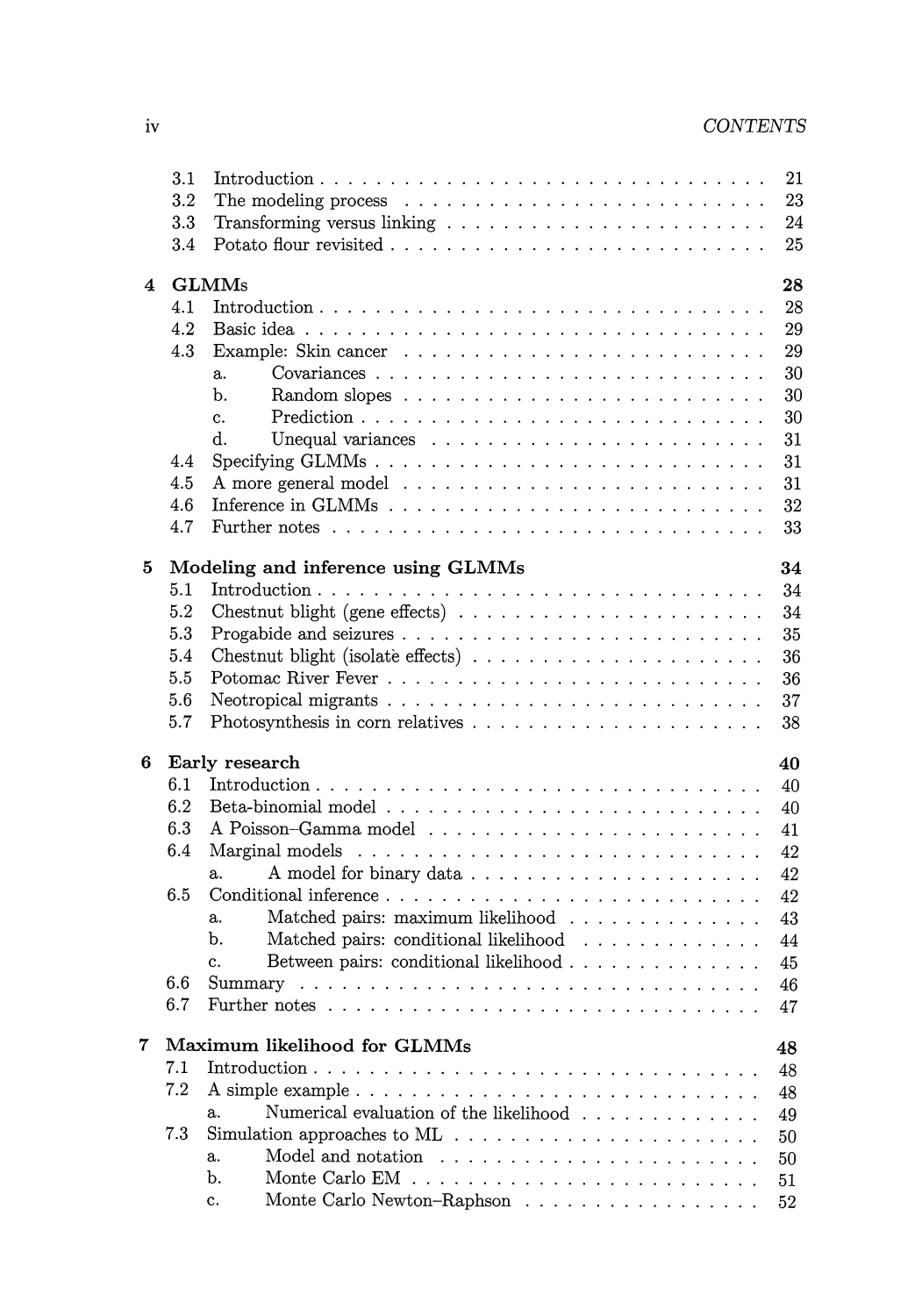#### *CONTENTS* v

|       | 7.4                | $\mathbf{d}$ .<br>Simulated maximum likelihood and moments<br>Stochastic approximation $\ldots \ldots \ldots \ldots \ldots \ldots$<br>e. | 54<br>54<br>55 |  |  |  |  |
|-------|--------------------|------------------------------------------------------------------------------------------------------------------------------------------|----------------|--|--|--|--|
|       | 7.5<br>7.6         |                                                                                                                                          | 55<br>56       |  |  |  |  |
| 8     |                    | Other estimation methods                                                                                                                 | 57             |  |  |  |  |
|       | 8.1                |                                                                                                                                          | 57             |  |  |  |  |
|       | 8.2                |                                                                                                                                          | 57             |  |  |  |  |
|       |                    | a.                                                                                                                                       | 59             |  |  |  |  |
|       |                    | Comparison of marginal versus conditional modeling<br>b.                                                                                 | 60             |  |  |  |  |
|       |                    | Comparison of GEE and random effects estimation methods.<br>c.                                                                           | 61             |  |  |  |  |
|       | 8.3                |                                                                                                                                          | 62             |  |  |  |  |
|       | 8.4                |                                                                                                                                          | 62             |  |  |  |  |
|       |                    | Higher-order Laplace approximations<br>a.                                                                                                | 66             |  |  |  |  |
|       | 8.5                | Choosing good estimating equations $\ldots \ldots \ldots \ldots \ldots \ldots$                                                           | 66             |  |  |  |  |
|       |                    | Illustration: REML<br>$a_{\cdot}$                                                                                                        | 67             |  |  |  |  |
|       |                    | $b$ .                                                                                                                                    | 68             |  |  |  |  |
|       |                    | Composite and working likelihoods<br>$C_{\alpha}$                                                                                        | 69             |  |  |  |  |
|       | 8.6                |                                                                                                                                          | 69             |  |  |  |  |
|       | 8.7                |                                                                                                                                          | 70             |  |  |  |  |
| 9     |                    | Conclusions                                                                                                                              | 71             |  |  |  |  |
|       | 9.1                |                                                                                                                                          | 71             |  |  |  |  |
|       | 9.2                |                                                                                                                                          | 71             |  |  |  |  |
|       | 9.3                | Further work $\ldots \ldots \ldots \ldots \ldots \ldots \ldots \ldots \ldots$                                                            | 72             |  |  |  |  |
|       |                    | a.                                                                                                                                       | 72             |  |  |  |  |
|       |                    | b.                                                                                                                                       | 73             |  |  |  |  |
|       |                    | $C_{\rm{L}}$                                                                                                                             | 73             |  |  |  |  |
|       | 9.4                |                                                                                                                                          | 73             |  |  |  |  |
|       | 74<br>Bibliography |                                                                                                                                          |                |  |  |  |  |
| Index |                    |                                                                                                                                          |                |  |  |  |  |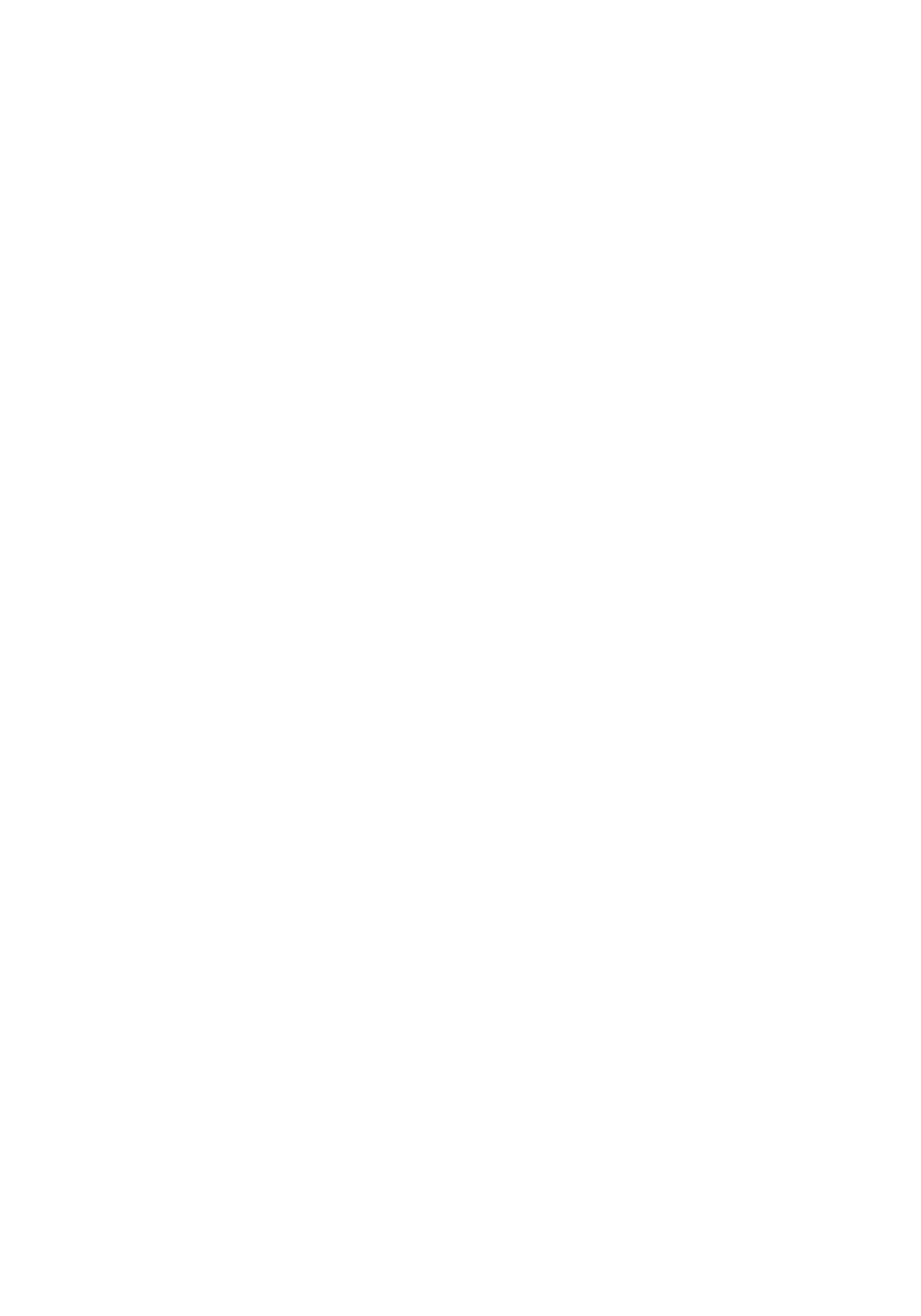### **Preface**

When Jim Booth from the University of Florida first approached me about being nominated as the primary lecturer for a Conference Board in the Mathematical Sciences (CBMS) summer conference I was both flattered and slightly apprehensive. When Jim called me to tell me the conference had been approved he only slightly jokingly asked if it was good news or bad. He had to set about organizing a large workshop and I had to prepare ten lectures on the state of generalized linear mixed models (GLMMs). While travelling to the conference and looking at the participant list, I realized there was likely no topic I was lecturing on for which I was the most expert participant. Fortunately, the conference participants were tolerant and engaging and Jim and I both agreed afterwards that it was a wonderful experience and well worthwhile. To a large extent the thanks go to Jim Booth, Jim Hobert, the other speakers (Xihong Lin, David Ruppert, Pat Heagerty and Jim Hobert) and participants.

I apologize for taking so long to get this monograph produced. Shortly after the conference I accepted a position at the University of California, San Francisco. Moving and adjusting to a new position simply did not allow me the time to work on the monograph.

This monograph is a fairly accurate account of the lectures I gave at the CBMS conference with a bit of updating, especially in the bibliographic notes sections that follow each of the later chapters. Compared to my other books, *Variance Components* (with Shayle Searle and George Casella) and *Generalized, Linear, and Mixed Models* (with Shayle Searle) this monograph has much more of a research focus and I have taken the liberty of covering in more depth topics I feel personally passionate about and less obligated to provide textbook-like coverage. Though the title is very similar to *Generalized, Linear, and Mixed Models* the focus is quite different: the lack of commas and the missing "and" are statistically significant!

This monograph is written assuming familiarity with linear models and matrix algebra and some exposure to mixed models and logistic regression. References are given to more standard texts that cover some of the basic material in more depth. The monograph begins with an extended example that introduces all the main ideas. Chapters 2 and 3 briefly review linear mixed and generalized linear models and Chapter 4 defines and introduces GLMMs. Chapter 5 illustrates the breadth of inferential goals possible with GLMMs. One of my main attractions in conducting research on this class of models was the wide variety of practical applications. Chapters 6 through 9 contain the "meat" and tackle the difficult aspects fitting these models to data. The monograph is organized along the lines of